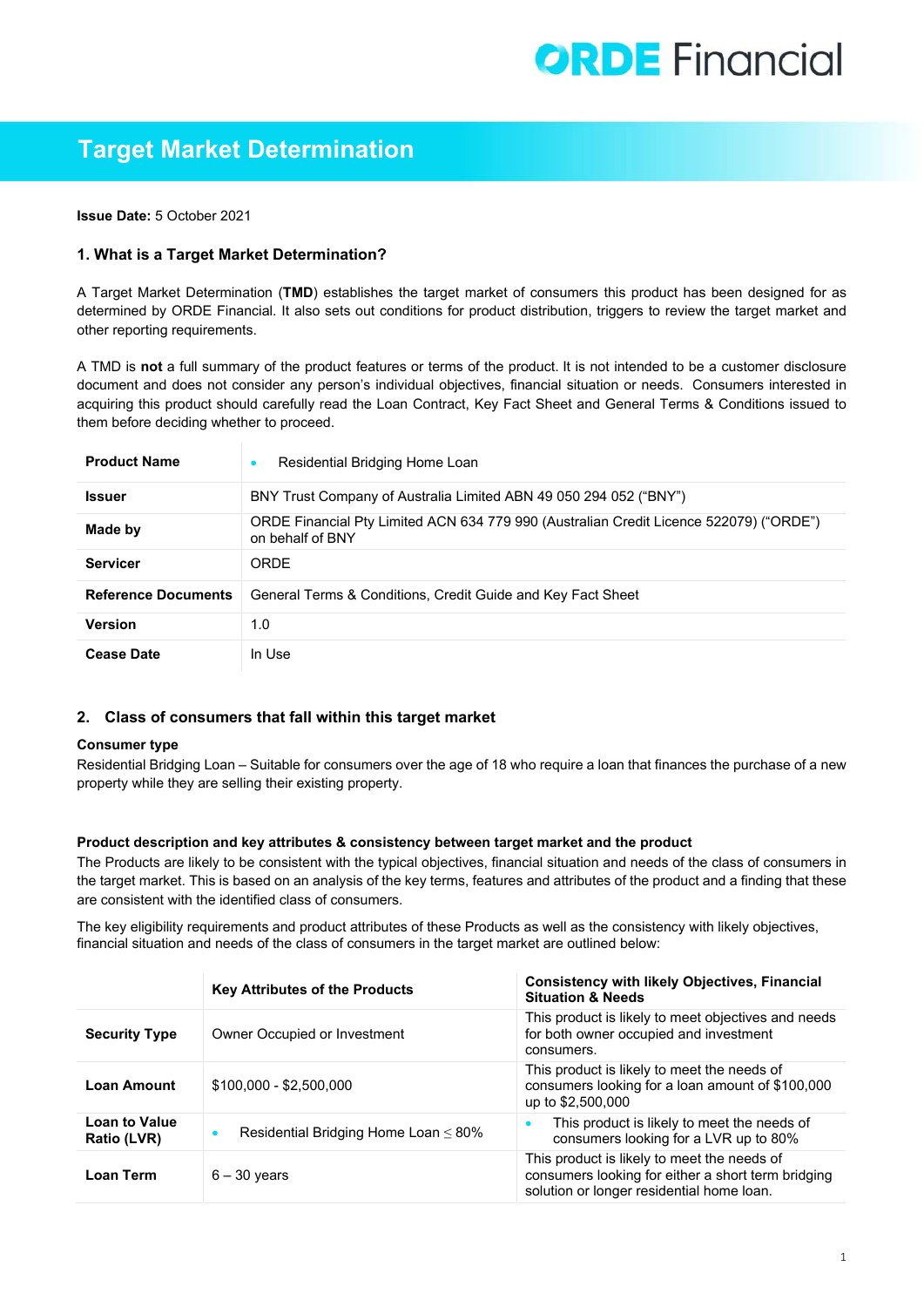

|                                      | Key Attributes of the Products (continued)                                                                                                                       | <b>Consistency with likely Objectives, Financial</b><br>Situation & Needs of the class of consumers in<br>the target market (continued)                                                                                                                                                                            |
|--------------------------------------|------------------------------------------------------------------------------------------------------------------------------------------------------------------|--------------------------------------------------------------------------------------------------------------------------------------------------------------------------------------------------------------------------------------------------------------------------------------------------------------------|
| <b>Repayment</b><br>Type             | Interest Only (Up to 18 months)<br>$\bullet$<br>Interest Only (Up to 18 months) reverting to<br>$\bullet$<br>Principal & Interest                                | Interest Only repayments allow overall<br>$\bullet$<br>repayments to be kept at a minimum while<br>sale of existing property occurs<br>Where residual debt exists the allows the<br>customer to revert to principal & interest<br>repayments                                                                       |
| <b>Repayment</b><br><b>Frequency</b> | Monthly while Interest Only (Interest<br>$\bullet$<br>budget retained to meet repayments)<br>Weekly, fortnightly, monthly once partial<br>ó<br>discharge occurs. | Interest budget held is likely suitable for<br>consumers who are looking to utilise proceeds<br>from a sale of a property to repay the loan<br>commitment.                                                                                                                                                         |
| <b>Interest Rate</b><br>Type         | Variable                                                                                                                                                         | This interest rate type is likely to be suitable for<br>consumers who need one or more of the following:<br>The ability to take advantage of potential<br>future interest rate decreases<br>The ability to make extra repayments to their<br>loan; and/or<br>Flexibility allowing early repayment of their<br>loan |
| Account<br><b>Management</b>         | Digital customer account access                                                                                                                                  | This is likely to be suitable for customers that wish<br>to access their loan account online or via a phone<br>application.                                                                                                                                                                                        |

# **Objectives, financial situation, and needs**

The Loan Products are designed for individuals who may be seeking the following:

- Obtain a home loan to purchase residential property while they are selling an existing property;
- Seeking to keep their required repayments at a minimum until the sale of their existing property; and
- Either finalise the loan from the proceeds of sale or revert to a Standard Residential Home Loan after sale proceeds reduce the outstanding balance.
- Consumers may have additional needs for their home loan including:
	- Ability to make additional loan repayments;

# **3. How this product is to be distributed**

This product can only be distributed through the following means:

#### **Direct to Consumer**

ORDE Financial may distribute this product to customers via an appropriately trained member of our Customer Assist team.

#### **Third Party Distribution**

Accredited third party introducers:

- mortgage brokers;
- mortgage managers; and
- aggregators

#### **Distribution conditions**

The distribution channels and conditions are appropriate because:

- The Products have a wide target market;
- ORDE Financial conducts a full credit assessment on every loan application to ensure that the objectives, financial situation and needs of the consumer are met; and
- Third party introducers must hold an Australian Credit Licence or maintain an appointment as a Credit Representative authorised to engage in credit activities on behalf of a credit licensee. They are also subject to a higher duty under a best interest duty to ensure that the Product is in the best interests of the specific consumer;